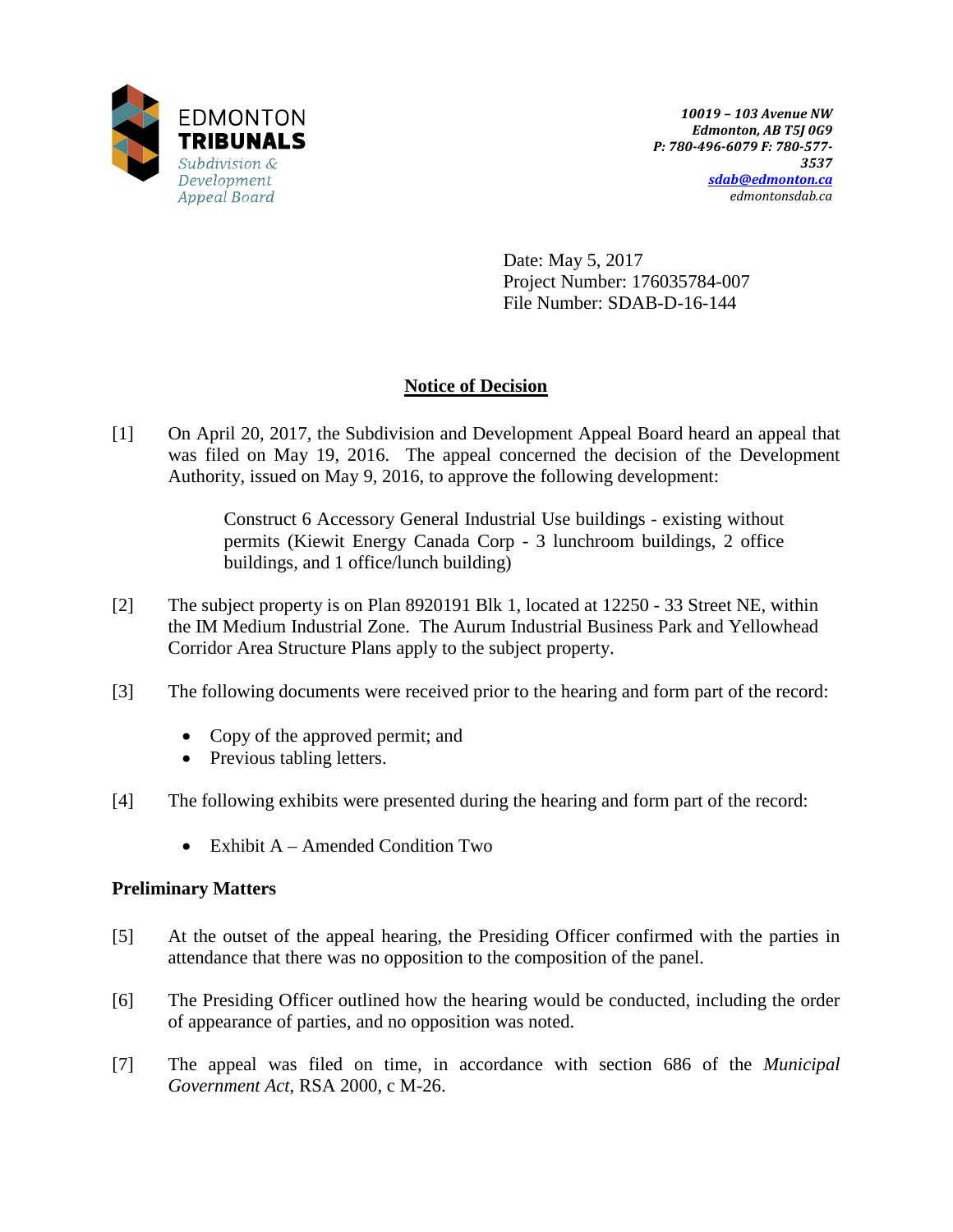## **Summary of Hearing**

- *i) Joint Submissions of the Parties*
- [8] The Appellant, Kiewit Energy Canada Corp., was represented by legal counsel, Mr. J. McFadyen. The City of Edmonton, Sustainable Development, was represented by legal counsel, Mr. M. Gunther.
- [9] The subject property is located in a large industrial site in northeast Edmonton, within Aurum Industrial Park, an area that is developing at varying rates. All lots in this area are subject to arterial roadway assessments as per the City's bylaw. Initially, this appeal arose over a dispute as to the amount payable, as well as whether such obligation exists. After approximately one year of negotiations, the parties have reached an agreement with respect to this assessment.
- [10] The parties submitted jointly Exhibit "A", proposed amendments to condition two of the approved permit. The amended condition better reflects the unique condition of the site. The trailers that have been moved onto the site are intended to remain on the site, but their impact will be less than what was initially anticipated when the application was first reviewed, as they will be less intense of a development, with less density.
- [11] Upon questioning by the Board, the Appellant confirmed that it did not oppose the remainder of the conditions.

#### **Decision**

[12] The appeal is ALLOWED IN PART and the decision of the Development Authority is VARIED. The development is GRANTED as approved by the Development Authority for Permit Number 176035784-007, issued on May 9, 2015, subject to the following AMENDMENT to the second condition:

> The owner must enter into a Servicing Agreement with the City of Edmonton for the payment of the ARA. This lot is within the Aurum and Clover Bar Industrial Arterial Roadway Assessment (ARA) catchment area. The outstanding amount of ARA using the 2017 rate totals \$2,590,978 for the entire site. A portion of the ARA in the amount of \$300,000 is owing with this development application, accounting for 2.97 ha of the site, with the balance to be deferred in accordance with the terms of the Servicing Agreement. Upon future development or subdivision of the site, the deferred amount may be collected in accordance with the terms of the Servicing Agreement. The Servicing Agreement must be entered into PRIOR to the release of the drawings for Building Permit review. The owner must contact Dan-Christian Yeung (780-496-4195) of Sustainable Development for more information on the Servicing Agreement and ARA owing.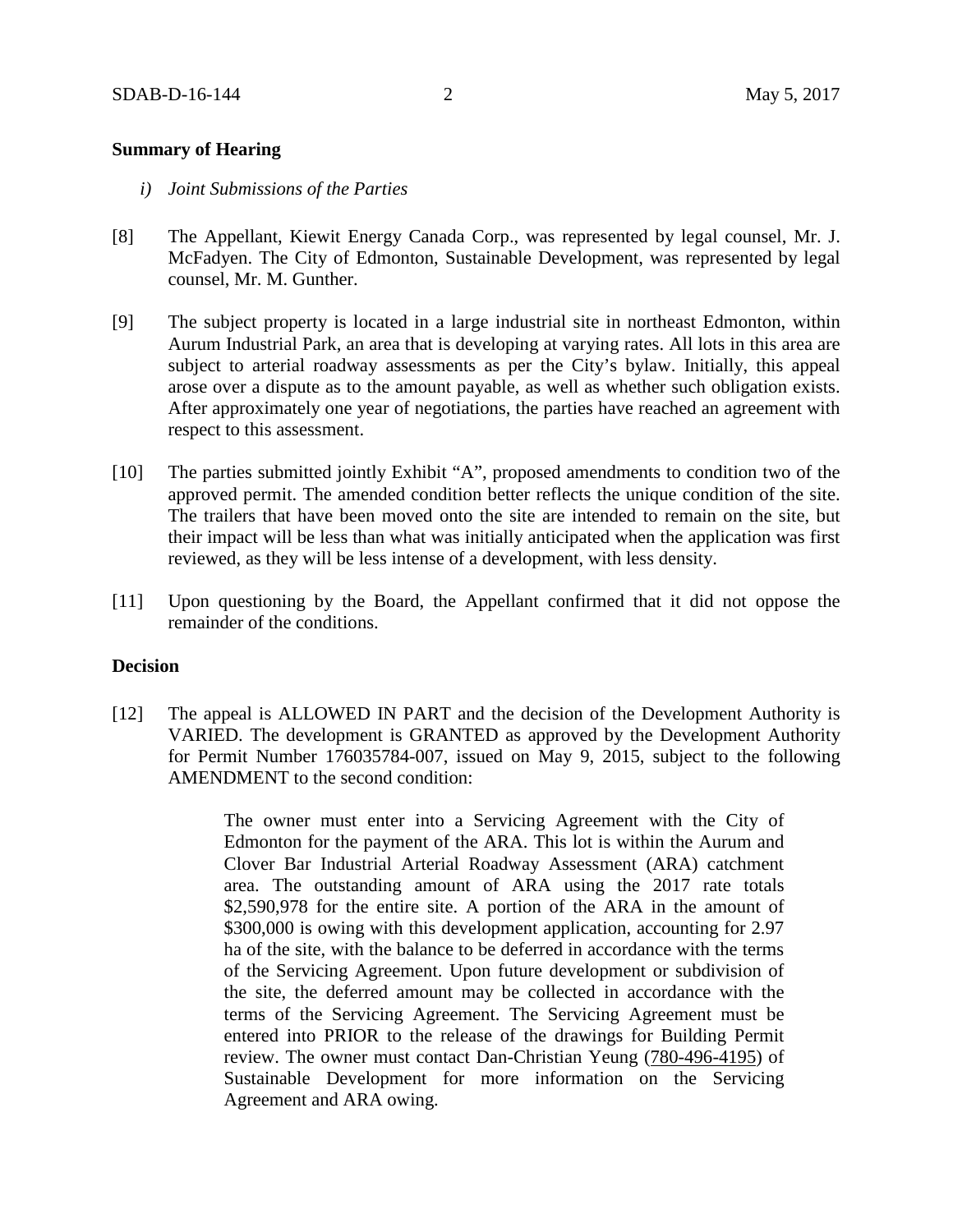## **Reasons for Decision**

- [13] The proposed development is for six Accessory General Industrial Use buildings. Within the IM Medium Industrial Zone, General Industrial Use is a permitted use.
- [14] Both parties have agreed to the amendment to the second condition to the development permit that was approved by the Development Authority. Originally, the second condition read as follows:

PRIOR TO THE RELEASE OF DRAWINGS FOR BUILDING PERMIT REVIEW, the owner must enter into a Servicing Agreement with the City of Edmonton for the payment of the ARA. This lot is within the Aurum and Clover Bar Industrial Arterial Roadway Assessment (ARA) catchment area. The outstanding amount of ARA using the 2016 rate totals \$2,554,014 for the entire site. The proposed development represents a 22.3% increase in development on the property, therefore 22.3% of the ARA for the entire property in the amount of \$569,545 is owing with this development application and payable under this Agreement. Upon future development or subdivision of the site, the deferred amount will be collected. Notwithstanding the entire ARA amount as cited above, the assessment amount owing may be adjusted to reflect the current ARA rate at the time the Servicing Agreement is signed. The Servicing Agreement must be entered into PRIOR to the release of the drawings for Building Permit review. The owner must contact Dan-Christian Yeung (780-496- 4195) of Sustainable Development for more information on the Servicing Agreement and ARA owing. The owner must enter into a Servicing Agreement with the City of Edmonton for the payment of the ARA owing on the portion of the property being developed.

[15] At the hearing, the parties jointly submitted the following amendment to the second condition:

> The owner must enter into a Servicing Agreement with the City of Edmonton for the payment of the ARA. This lot is within the Aurum and Clover Bar Industrial Arterial Roadway Assessment (ARA) catchment area. The outstanding amount of ARA using the 2017 rate totals \$2,590,978 for the entire site. A portion of the ARA in the amount of \$300,000 is owing with this development application, accounting for 2.97 ha of the site, with the balance to be deferred in accordance with the terms of the Servicing Agreement. Upon future development or subdivision of the site, the deferred amount may be collected in accordance with the terms of the Servicing Agreement. The Servicing Agreement must be entered into PRIOR to the release of the drawings for Building Permit review. The owner must contact Dan-Christian Yeung (780-496-4195) of Sustainable Development for more information on the Servicing Agreement and ARA owing.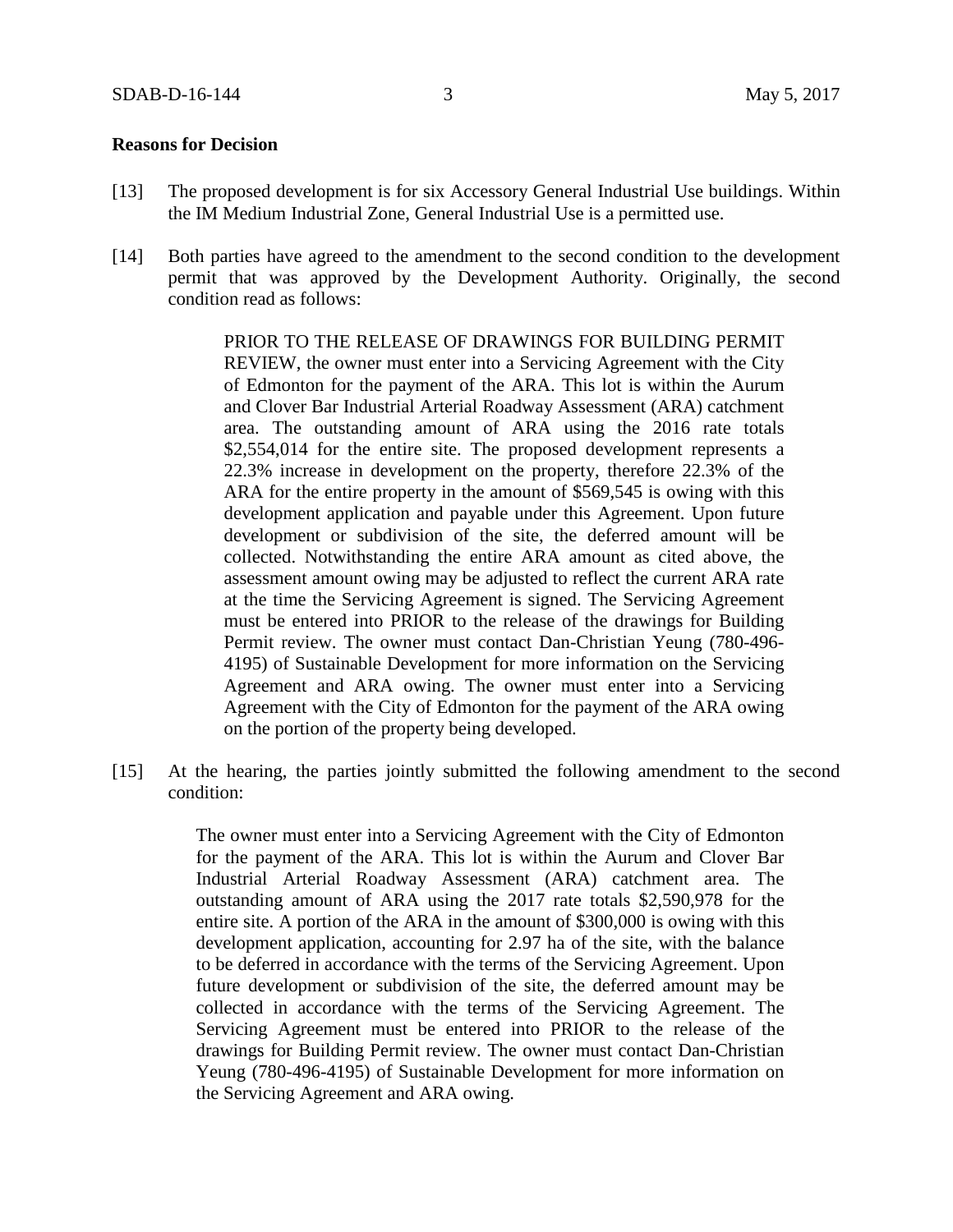[16] As there were no objections expressed by either party with respect to this amended condition, nor the remainder of the existing conditions, the Board accepts the proposed amended condition.

RSG.

Brian Gibson, Presiding Officer Subdivision and Development Appeal Board

# **Board Members in Attendance:**

K. Cherniawsky; G. Harris; L. Pratt; R. Hachigian